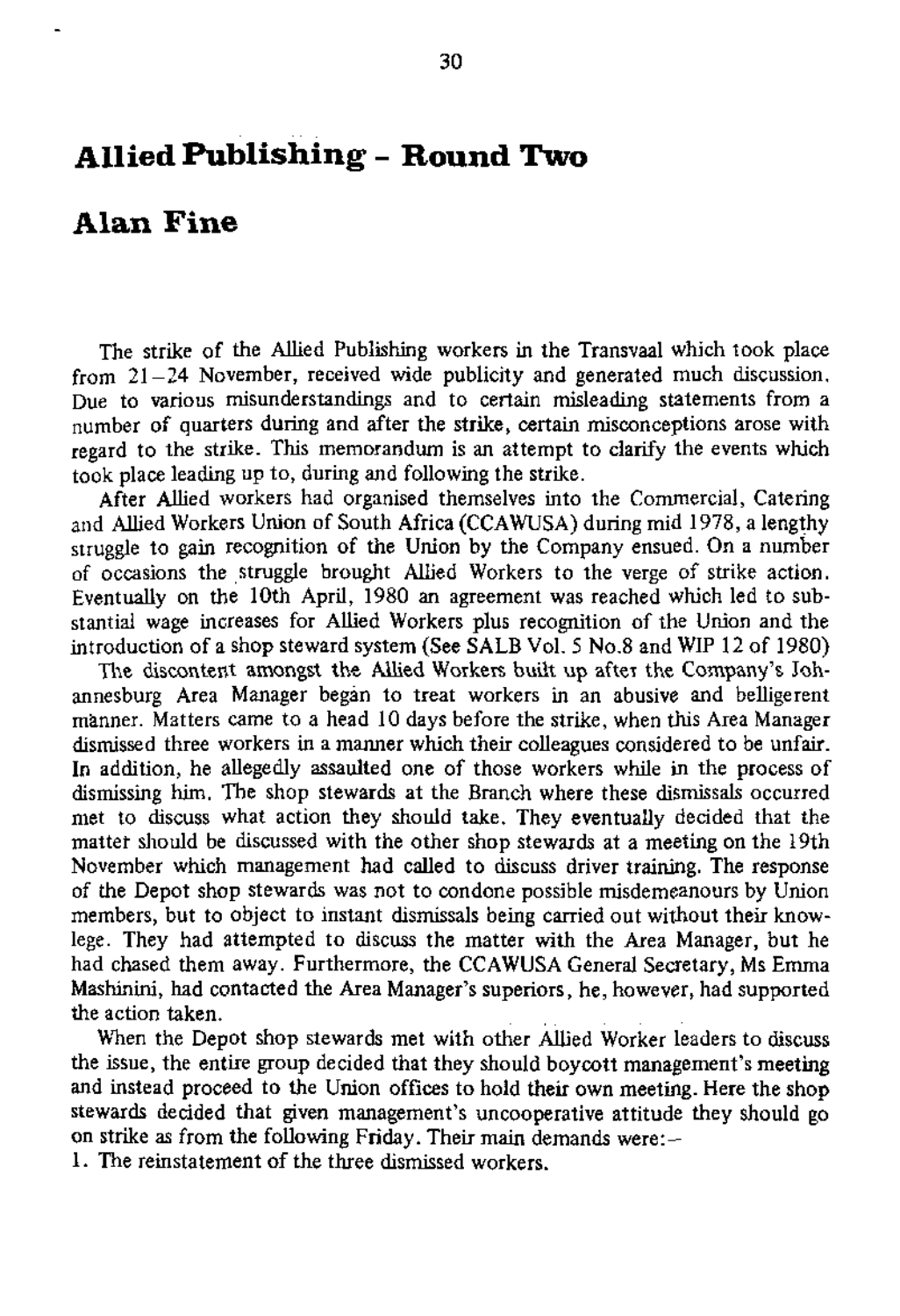- 2. The removal by promotion, demotion, transfer or anything else of the Area Manager to a position where he would no longer have any contact with or any authority over Allied Publishing's black workers.
- 3. The renegotiation of the grievance procedure which had recently been signed by the Parties. It was felt that this was necessary because the Company had not acted within the spirit of the agreement and it was clear that a number of new safeguards for the workers would have to be written in.

In addition, members of the Media Worker's Association of S.A. (MWASA) who were on strike had been holding their own meeting at the premises of "Post" newspaper and got word of what was happening. They sent some representatives to the Allied shop stewards meeting and asked for permission to address the workers. This was granted, and thereafter the shop stewards agreed to add to their list of demands that they were in sympathy with the MWASA strikers and that their grievances should be settled speedily. During the previous weeks, some Allied Publishing workers, especially those who worked in the black townships, had, in fact, come under pressure from some members of their community who felt it was not right that newspapers were being sold while the journalists were on strike.

During the course of the shop stewards meeting a phone call was received from Management saying that the three dismissed workers would be reinstated, but suspended from duty with full pay. However, at this stage this was felt to be an unsatisfactory solution especially given the alleged assaults by the Area Manager.

The following day was spent by shop stewards informing their colleagues of the decision which had been taken.

On the morning of Thursday 20th, after receiving a letter explaining the workers' demands, the Managing Director of Allied Publishing, telephoned Ms Mashinini and invited her to meet with him that day, to discuss.the problem of the Area Manager. When she consulted with the shop stewards about this offer they said that she should not go since it was the prerogative of Management to remove the Area Manager, and this could be done without any discussion with Union officials.

Early on the Friday morning the strike began. It involved approximately 1700- 1800 workers. As far as can be ascertained, the only workers who did not join the strike were three at the Pretoria depot and a few at the Edenvale depot. Such was the degree of organisation.

On the morning of Friday 21st, approximately 80 shop stewards met with the workers employed at the main Allied depot in Booysens, where the Company's Head Office is situated. Also present were a number of Union Officials and Executive Committee Members. Several rounds of talks between the shop stewards and officials and management did not lead to the resolution of the dispute. Management agreed to one demand only; the renegotiation of the grievance procedure. Apart from that, they agreed only to reinvestigate the dismissals and to look into the question of the Area Manager's conduct, with the possibility of participation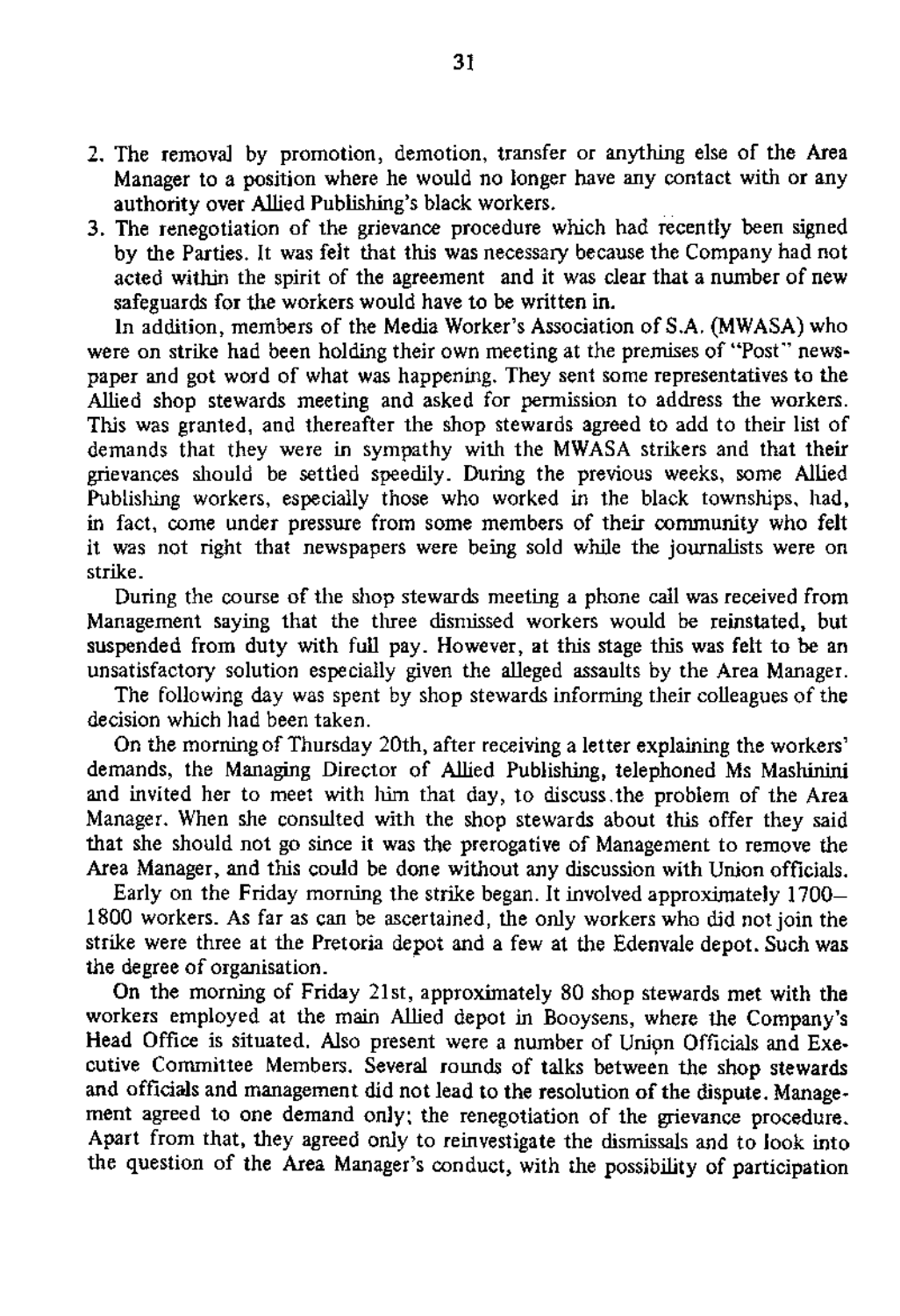by Worker Representatives. Management also stated that they had no standing in the MWASA dispute (despite the fact that some Directors of Argus and S.A.A.N. are also Directors of Allied Publishing).

Then the results of the talks were reported back to the several hundred workers gathered at the depot, they were unanimous that the strike should continue. The shop stewards met again at the Union Offices on Saturday 22nd and decided that their demands should stand and that the strike should continue at least until Monday when Management would be asked to reconsider their uncompromising stand.

In the meantime management had been employing highly-paid scab labour to ensure the distribution of the newspapers. These included the clerical staff of some of the newspapers. In addition, armed white men were seen driving and being transported in Allied Publishing vehicles. Despite these efforts, the circulation of newspapers suffered severely during the four days of the strike. Another group of people that management tried to employ as scab labour were students at the University of the Witwatersrand. To their credit, however, members of the Students Representative Council refused to allow Allied to advertise for labour on the University premises.

On Monday morning the 24th, the Workers, shop stewards and Union officials again met at the Booysens depot. On arrival, the workers were handed letters from management saying that they would be dismissed if they did not return to work the following day. Upon hearing this, a small group of representatives went to management to hold talks. Mr Mitchell refused to talk to them. Apparently the matter had been taken out of his hands and was now in the hands of the Board of Directors. Communication was then conducted through the Transvaal Provincial Manager directly with the Chairman of the Company Mr H.W. Miller who is also a Director of Argus. Mr Miller refused to consider the unconditional reinstatement of the three workers and the immediate removal of the Area Manager. Assurances were made though, that upon the ending of the strike the promised investigations *would* take place with the participation of the shop stewards and Union officials.

This was reported back to the workers gathered at the depot. The meeting now included large numbers of Allied workers from other areas. After discussion they decided that given these developments i.e. threat of dismissal plus Mr Miller's undertaking, they would return to work the following day.

## After **the** Strike

Since the strike the relationship between the Union and the Company has been very strained, and not all undertakings made during the strike have been adhered to. The workers main grievance has been resolved, although not in the way that was originally planned. **While** evidence against the Area Manager was still being collected by the Union for the investigation, workers reported that they had heard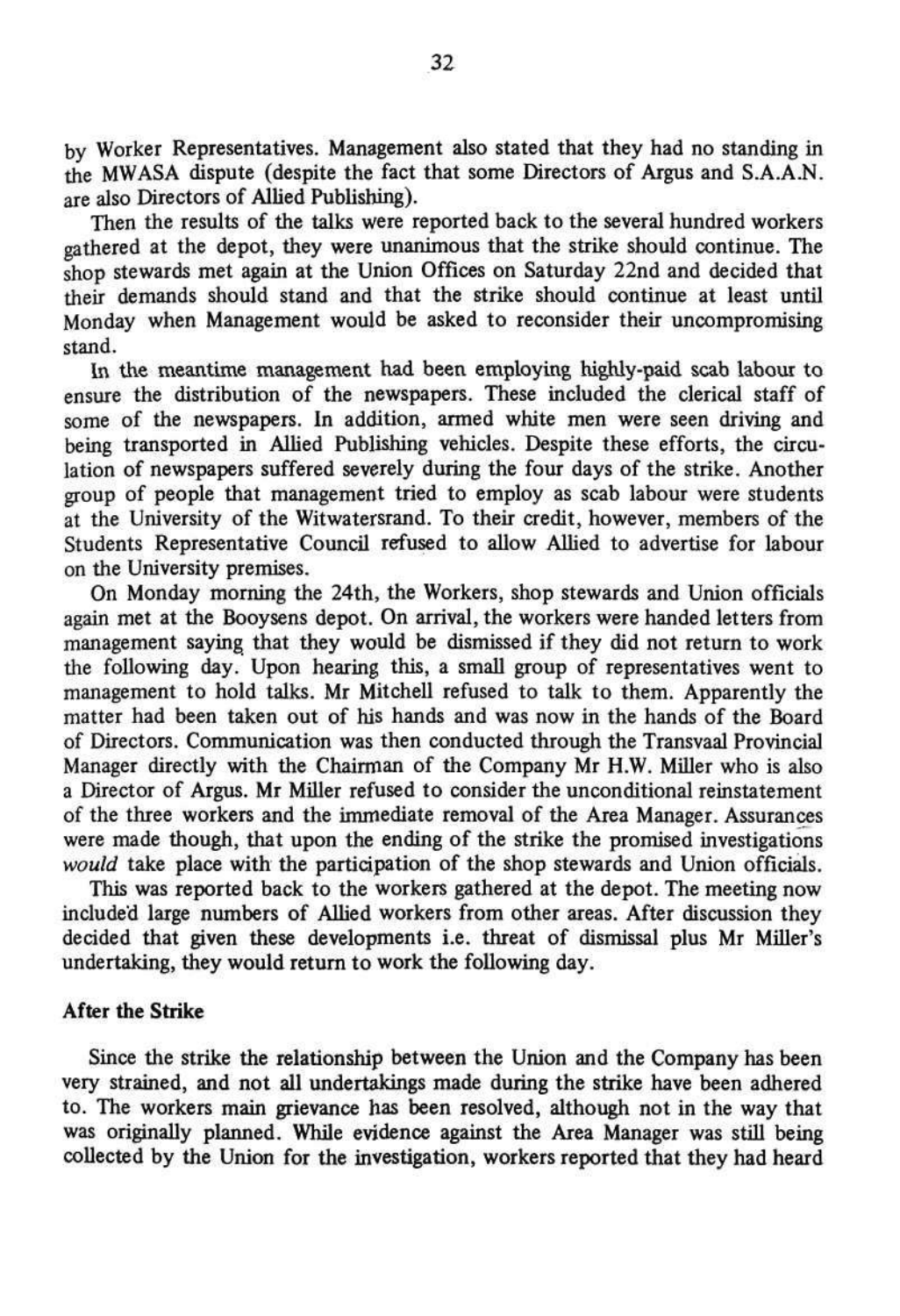rumours of his likely departure from the Company in the near future. This was confirmed in a letter to the Union from Allied management on the 9th December which stated that the Area Manager "... had accepted an appointment in Durban. He leaves our employ on December 15th".

There was much jubilation amongst the workers upon hearing that the rumour had been confirmed and any small doubts about the wisdom of the strike which may have existed were now totally dispelled.

However, the other aspect of the settlement has not yet been satisfactorily resolved. The following are extracts from a sworn statement made by one of the dismissed workers, Mr Norman Matshikiri, which explain the way in which management has conducted some of its affairs since the strike: —

"On the 25 th November, the day the Allied workers returned to work after the strike, I also went back and reported to my complex manager. He told me that he did not want me to work for him. I then went to Head Office and met Mr Sithole, the Personnel Officer. Mr Sithole asked me to make a statement, but I refused to do so because I wanted the Union to be present. Mr Webster, the Assistant Provincial Manager then walked in to Mr Sithole's office. Mr Sithole told him who 1 was and that 1 had refused to make a statement without the Union's presence. Mr Webster invited me to his office and asked me why I was refusing to make a statement. 1 again explained that 1 wanted a Union official to be present while 1 was making a statement, because my case had already been reported to the Union.

He then gave me R5,00 and said 1 should not worry about my job or money. I would have all that if -I gave a short statement, and he also repeated that Ms Mashinini had said that I *should* give a short statement. Because he assured me that Ms Mashinini had said this I did give a short statement. The statement dealt with Mr Ndluli's accusation that I had carried unauthorised passengers in my vehicle."

Mr Webster then asked me to sign a piece of paper which he had written during our discussion, but I refused to do this. Mr Webster then said he was telephoning Mr Nemakande the Venda Consul in charge of contract workers to ask him to talk to me. 1 refused to talk to Mr Nemakande and again said I would only do these things if a Union official was present. Mr Webster then said he was phoning Ms Mashinini. He said to Ms Mashinini over the phone that I was refusing to give a statement. He told me that Ms Mashinini said I should give a statement. I still refused, and he then said that she had said I should be brought to her. I agreed **to this.** But Mr Webster then seemed reluctant to take me. I then said that I was hungry and without any money and that I was going to the Union and that Mr Webster could find me there later.

The above should be read together with the "following sworn statement made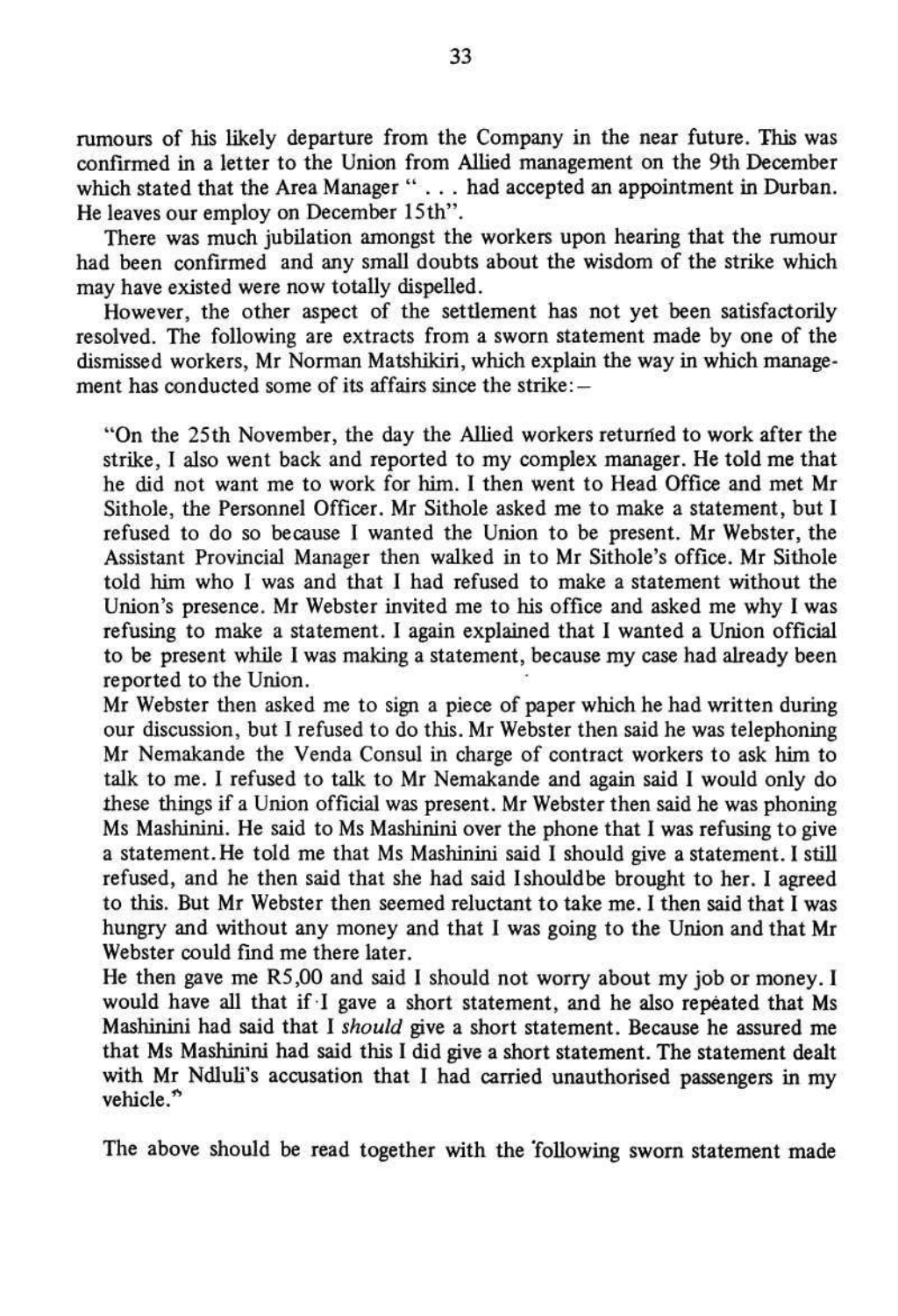by Ms. Mashinini:-

"I deny having received a telephone call from Mr Webster, Assistant Provincial Manager of Allied Publishing limited on the 25th November, 1980, dealing with the case of Mr Norman Matshikiri. I did not receive such a telephone call and therefore could not have asked Mr Webster to tell Mr Matshikiri to give a statement."

Continuing with Mr Matshikiri's sworn statement: -

"However, I did not *sign* this statement because I still wanted a Union official present. On that day and the next two days, the 26th and the 27th November, I was kept in Mr Webster's and Mr Wilson's offices and they also accompanied me from one office to another and also around the complex. I also almost always sleep at the Booysens checkpoint and did so those nights.

They were trying to be friendly to me. They kept on asking me, in a friendly way, about the Union and about my case. They wrote down my answers and many times asked me to sign what they had written. I did not sign any of these papers.

The hearing for my case was held on Friday 28th November. The previous day at about 3.30p.m. 1 had been told to attend and to bring shop stewards with me. I said I would not invite any unless the Union was also invited. I had not had an opportunity to go to the Union because ever since the previous Tuesday I had not been let out of the sight of Mr Wilson or Mr Webster during office hours. They had even accompanied me to the toilet. Mr Wilson then said that management would invite the shop stewards and the Union. 1 agreed to that because I would be satisfied if the Union was present.

On Friday 28th November the hearing was due to start at 9.30a.m. At 7.30a.m. I went to the checkpoint gate and waited for the Union officials and shop stewards to arrive. I saw a group of people from Albert Street, including Mr Ndluli, Mr. Moketsi, Mr Lenosi and Mr Lukoto, arrive. I also saw some Head Office management arrive. I remained outside, although it was past 9.30 a.m., because i was still awaiting the Union officials and other shop stewards. At about 9.45 a.m. Mr Webster came to me and said "the people have arrived" and that I should go to the offices with him.

1 wanted to be certain that the people I wanted were present so I went into Mr Sithole's office and asked him. Mr Sithole said he didn't know because he had not been upstairs yet. Then Mr Webster walked in and told me to come upstairs with him. 1 went with him upstairs and into the boardroom. I did not see the Union officials and shop stewards. As they were telling me about the procedure for the hearing through an interpreter I asked where were the shop stewards and Union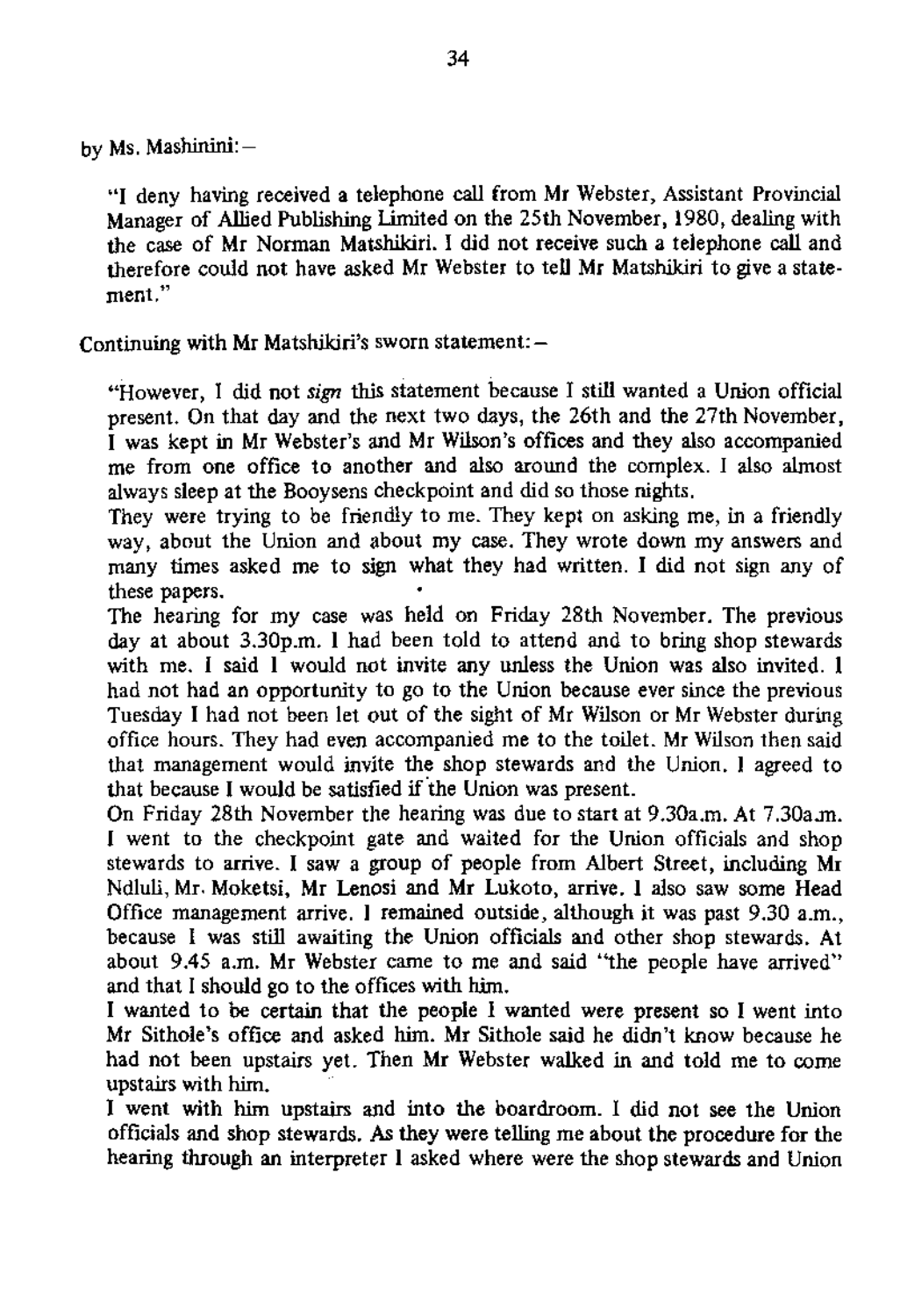officials. Mr Wilson said that he had not invited them as he had promised. He asked me why I needed them because Mr Moketsi and Mr Lukoto were present. When I heard this I stood up to walk out, but Mr Wilson stopped me at the door and made me sit down again. I was then forced, against my will, to take part in the hearing. What surprised me is that during the hearing the accusation about me carrying unauthorised passengers in my vehicle was hardly discussed.

Instead they discussed other matters, such as shortages, and also theft of which I had never heard before. Before this meeting in the boardroom 1 had never heard about any accusation that 1 am supposed to have stolen from a cafe. When I asked for proof of this, Mr Lenosi said he did not have any in writing. Mr Wilson also asked Mr Lenosi the same question. Mr Lenosi replied that he had given a verbal warning to me about the alleged theft. I denied ever having received any such warning. I was very angry because they had raised matters which I had not expected, and felt that the hearing was not being held in a fair way. The two shop stewards refused to comment when asked whether they were satisfied with the conduct of the hearing and with the decision to dismiss me."

assaulted, abused and fired without reacting are long gone. The strike has shown that an assault on one worker is regarded as an assault on all. The strike also demonstrated the loyalty of the workers to the Union and to each other." That this reflects the views of the workers is further proven by the fact that in that the renotes the strike so the workers is reither proven by the ract that in me week following the strike app

At the hearing management decided that Mr Matshikiri was in fact, guilty of an offence and he was dismissed.

As far as the other two dismissed workers are concerned, the one did not report at all to the hearing called for him, and was dismissed. It appears that he no longer wishes to be employed by the Company. The other worker attended the hearing and thereafter was also dismissed. The Union intends to follow-up these cases at a meeting with management to be held during February. The Union was not invited to attend these latter two hearings.

## Conclusion:

While the striking workers' demands were not fully met, this strike can nevertheless be seen as significant. Firstly, the Area Manager whom the workers had come to dislike is no longer employed by the Company. In fact, rumour has it that he had tendered his resignation while the strike was in progress, but was persuaded by management to withdraw it at that stage, as they did not wish to give the workers the impression that their strike had scored them a victory.

Secondly as the Union said in a Press statement after the strike: —

"The strike has shown management that the days when Black workers can be